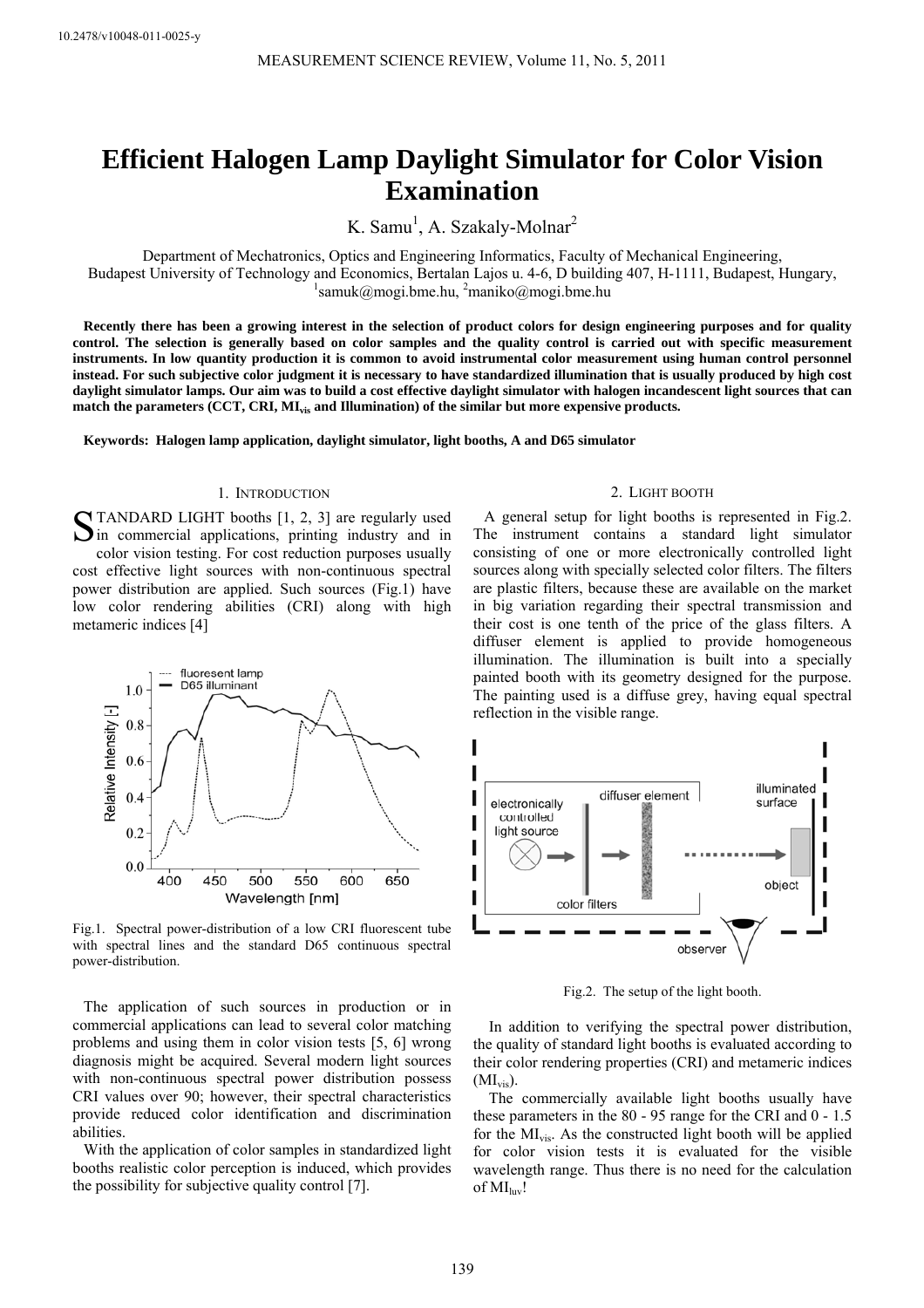## 3. METHODS

The structure of our light booth is displayed in Fig.3. The functional setup is very similar to that represented in Fig.2. The booth is made of block-boards painted with gloss-less neutral gray ( $ρ \approx 20\%$ ).



Fig.3. The structure of the light booth.

To provide standard D65 and A type illuminations we have applied six OSRAM DECOSTAR cold mirror halogen lamps with 4000 hours nominal lifetime [8]. We have positioned the lamps so that the illumination on the diffuser element (Fig.3.) would not create significant overlap (Fig.4.). The homogenous illumination was realized with the close positioning of the diffuser elements.

The lamps, the filters and the diffusers were placed into aluminum holders for both the D65 and the A simulators separately (Fig.4.). This way the significant amount of heat created by the lamps is conducted and the change of the lamps is made relatively easy. The cooling system is supported by two 25W fans along with a grid controlling the air flow.



Fig.4. The module containing the halogen lamp with the filter and the diffuser.

Six such modules were applied onto the top of the light booth which can be opened when changing the lamps. The geometric design of the booth is made so that the measurement plane has homogeneous illumination. The external dimensions of the booth are 1200/1000/620 mm and the illuminated area is 650/960/600 mm.

The diffuser and the color filters creating the A and the D65 standard illuminants are selected from the Lee catalogue. The selection of the filter combinations [9] is

done by computerized simulation taking into account the differences between the spectral power distributions weighted with the color discrimination function, the color temperature, the CRI and MI values.

The input data of the simulation process were the transmission of the Lee color filters, transmission of the diffuser glass and the emission of the halogen lamp. The results with the different color filter combinations are displayed in Table1.

| <b>Color filter combinations</b> | CCT  | Capital |
|----------------------------------|------|---------|
|                                  | (K)  | Letters |
| type 2 color filter (1 layer     | 3900 | в       |
| +diffuser glass)                 |      |         |
| type 2 color filter (2 layers    | 4300 | C       |
| +diffuser glass)                 |      |         |
| type 2 color filter (3 layers    | 4900 | E       |
| +diffuser glass)                 |      |         |
| type 2 and 4 color filters (1)   | 6428 | G       |
| layer +diffuser glass)           |      |         |
| halogen lamp without             | 3350 | A       |
| color filter                     |      |         |
| $halogen + diffuser glass$       | 4730 | D       |
| D65 (THIS IS THE                 | 6500 | F       |
| TARGET)                          |      |         |

Table 1. Different color filter combinations with CCT.

Fig.5 shows the realized CCT values with the different filter combinations having different spectral power distributions, see (Fig.6).



Fig.5. CCT of the combinations.



Fig.6. The spectral power distribution of the different color filter combinations.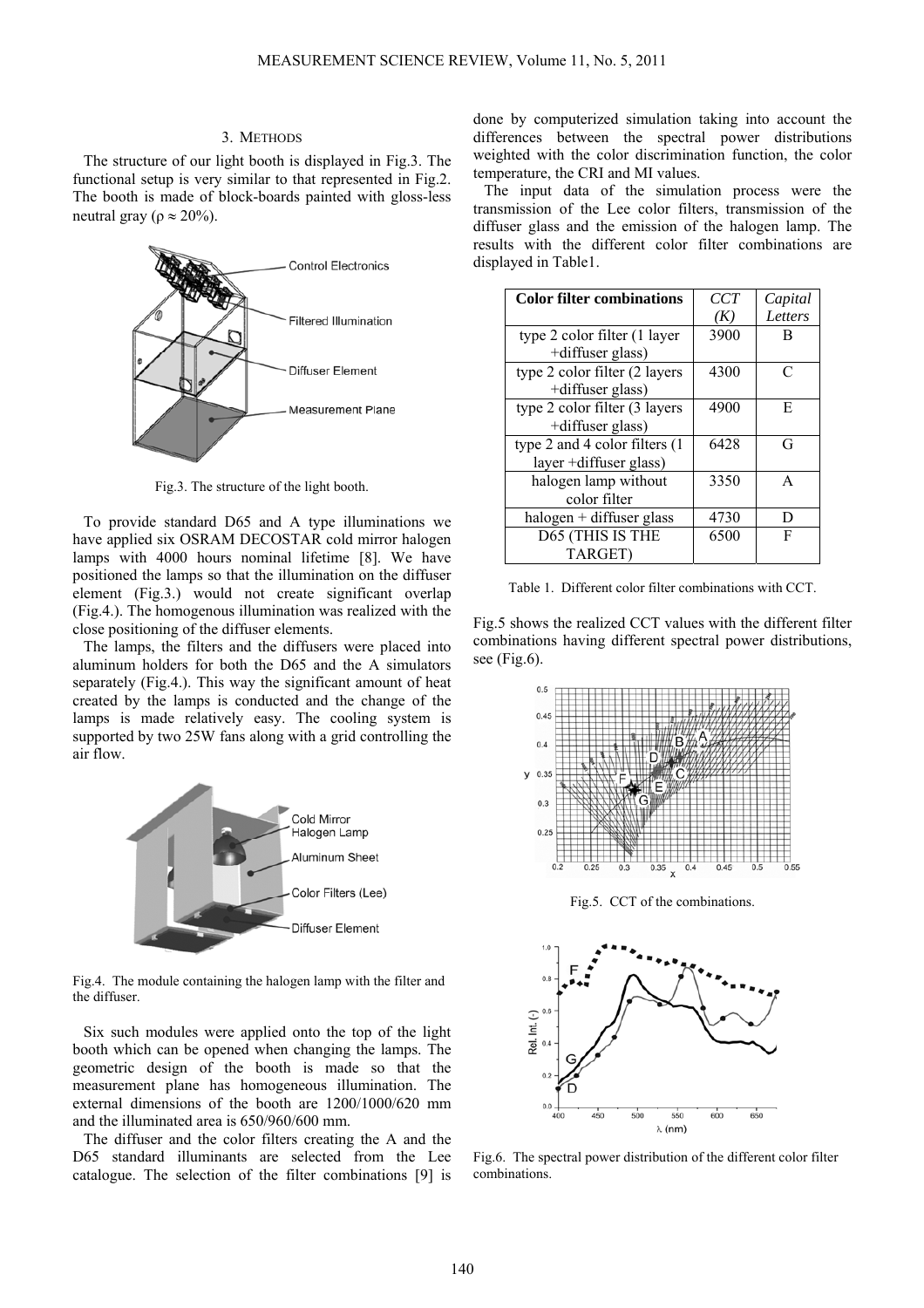The switching of the halogen lamps (for both A and D65) along with the stability of their color temperature is controlled electronically (Fig.7). For cost effectiveness the lamps are powered with switching power supplies. To control the stability and settings of the color temperature we used a current generator adjustable by two potentiometers. These controls are used to compensate the changing emission characteristics of the aging lamps (recalibration is recommended every 1000h). The lamps were integrated after a 50 hour aging, and because of the demanding calibration of the instrument the 1000 hours is a compromised result by comparison with the 5000 hours lifetime of the applied lamp.



Fig.7. The module containing the halogen lamp with the filter and the diffuser.

The D65 illuminant was created with several (blue) Lee filters in different number of layers (Table 1.) and with the help of the current control. The A illuminant was obtained without any filter. The halogen lamp's color temperature was configured with the help of the current-generator.

Axonometric drawing of the assembled light booth is displayed in Fig.8.



1. Illuminant surface + measurement plane 2. Color-temperature selection button (A/D65)<br>3. Power button 4. Fans – opening (2 pieces) 5. Air – holes (5 pieces)<br>6. Cover – fixing screws (2 pieces) 7. 3 poles power – socket +

Fig.8. Front- and rear view of the standard light booth.

## 4. MEASUREMENTS

To verify the designed nominal parameters after assembling the standard light booth we have carried out several calibration tests. The designed nominal value for the illumination on the measurement plane was set to  $1000 \pm$ 100 lx. The illumination values provided by the standard D65 and A illuminants were measured in five points on the measurement plane (Fig.9). The 5 measured points were chosen near the edges and in the center of the booth where the color vision tests may be placed with high probability.



Fig.9. The measurement points.

The measured values in the 10 points (5 points for D65 and 5 points for the A) were inside the 10 % tolerance range for both simulators (Table 2.).

| <b>Measuring</b> | E (l x) | Standard  |
|------------------|---------|-----------|
| point            |         | Deviation |
|                  | 995     | 4.85      |
| 2                | 962     | 6.87      |
| 3                | 1010    | 7.98      |
| 4                | 980     | 6.47      |
| 5                | 954     | 5.69      |
| 6                | 1012    | 4.12      |
| 7                | 993     | 3.15      |
| 8                | 1135    | 2.25      |
| q                | 1075    | 6.52      |
| 10               | 1105    | 4.31      |

Table 2. Illumination values in the five points on the measurement plane for the D65 (1-5) and the A  $(6-10)$  simulators respectively.

The following color differences were acquired for the calculation of the MIvis in the case of the D65 simulator (Table 3.).

| ∧ ⊑ *<br>--<br>u.u | $\cdot$ . $\sim$ | $\mathsf{v}.\mathsf{v}$ | $\mathsf{R}\mathsf{\Lambda}$<br>υ.<br>$\sim$ | .69 | . . <i>. .</i> . |
|--------------------|------------------|-------------------------|----------------------------------------------|-----|------------------|

Table 3. MI<sub>vis</sub> color differences in the case of the D65 simulator.

The spectral power distribution (spectral resolution was 5 nm) and the color temperature were measured in measurement point No. 3. The standard deviations of the correlated color temperature values from 10 measurements are given in Table 4. The calculation of the CRI was according to the CIE 13.3 [10].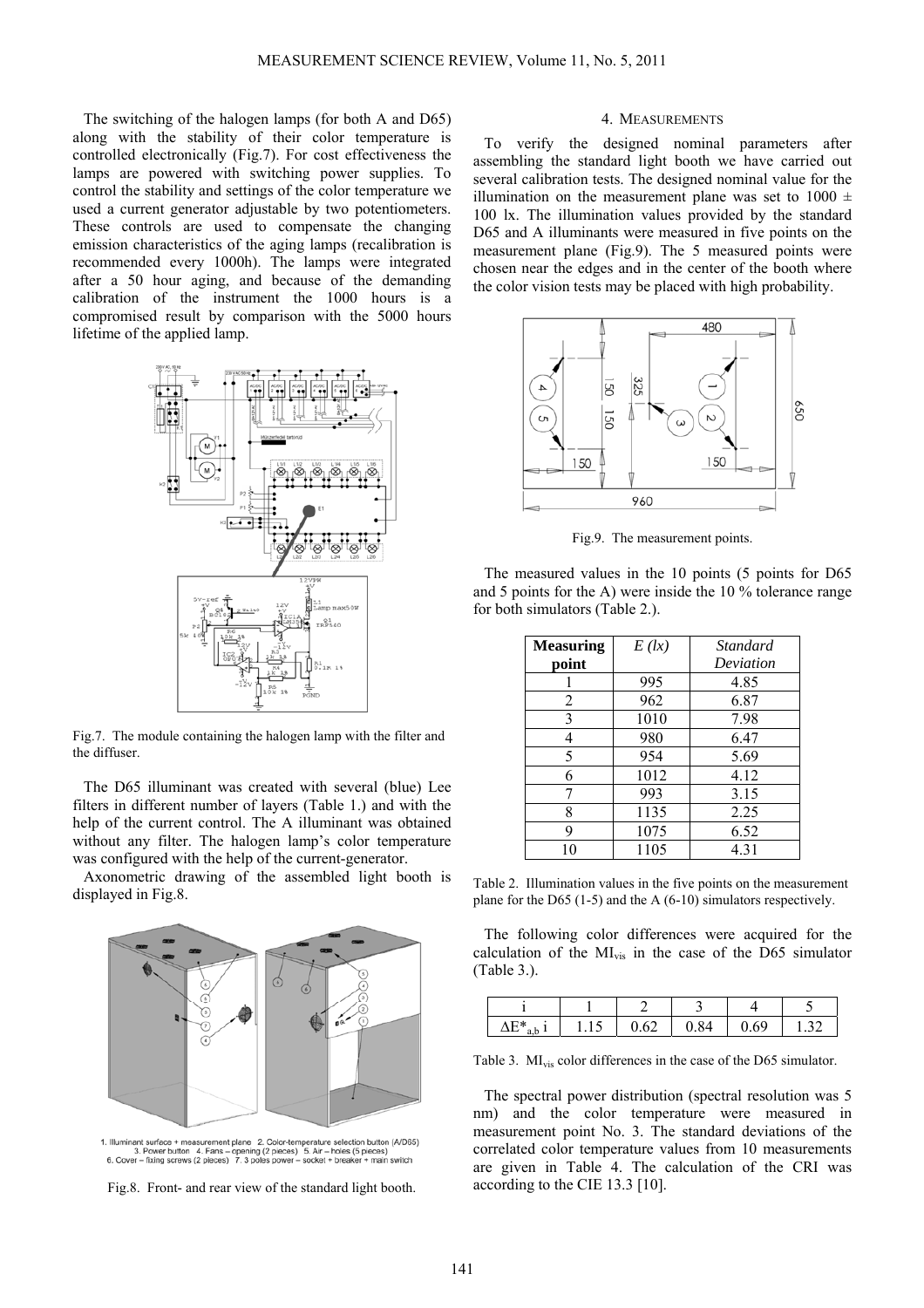| Type of<br>illumination | D65        | A         |
|-------------------------|------------|-----------|
| CCT[K]                  | 6428       | 2913      |
| CCTSD <sub>[K]</sub>    | ± 52.5     | 士<br>33.4 |
| <b>CRI</b>              | 83         | 98        |
| <b>CRISD</b>            | $\pm 0.25$ | 士<br>0.12 |

Table 4. The CCT and CRI values.

CCT<sub>SD</sub>: standard deviation of the correlated color temperature at 99.5% confidence interval.

CRI<sub>SD</sub>: standard deviation of the color rendering index at 99.5% confidence interval.

Fig.10 shows the results of the spectral power distributions for the D65 and the A standard simulators.



Fig.10. The spectral power distributions of the simulated and the standard illuminants (in the wavelength range of 400 to 675 nm, in measurement point No. 3.).

The resulted spectral power distribution of our instrument shows significantly larger correlation with the standard illuminants than the commonly used daylight simulators. This might reduce metamerism in several cases and can induce the definition of new spectrum based value for the evaluation of daylight simulators.

Comparing the developed light booth with the commercial [11] one available at the MOGI Department of the BUTE we can conclude the following: the cost of the developed light booth reaches only one tenth of that of the commercial solution. The public procurement price of the industrially marketable light booth is about 4-5000€, while the developed one costs 450-500€. Certainly, the commercial device makes a wider range of applications possible, but for someone whom the examination under D65 and/or A standard illuminant is enough, the price of the developed light booth is more favorable. Although low-cost daylight simulator device for color vision testing (such as C Daylight<sup>™</sup> glasses [12]) already exists on the market, its usage may be uncertain as it depends on the light source used and other parameters of the illumination.

Fig.11 shows the comparison of the two light booths regarding the D65 standard illuminant and the calculated MI<sub>vis</sub> and CRI values.



Fig.11. The spectral power distribution comparison of the light booths.

Based on the calculated values both light booths belong to the 1b color rendering class and to the C class regarding the metameric index. Significantly different values were not experienced during the calculation of the color difference; therefore the C class classification in the visible spectrum is reasonable. This means that the two light booths have similar parameters and they belong to the same specification classes.

The commercial booths closely matching our developed daylight simulator in price (ours is still more cost effective) use typically fluorescent light sources with spectral power distributions similar to Fig. 1. Such booths are generally evaluated into 1 to 3 classes lower.

The commercially available booths having similar CRI and MI classifications as ours generally use filtered halogen incandescent light sources and have prices of at least one class higher than our self-developed daylight simulator. Thus we can say that our development combines low cost and higher classification.

## 5. CONCLUSION

With the application of halogen incandescent light sources the developed light booth reaches 1b class in color rendering index and class C in metameric index. These values fulfill the criteria required for color-vision testing.

Beside the instrumental examination, the efficiency of the D65 simulation for the box can be demonstrated with color vision examination, as well. The Ishihara Test and the Farnsworth Munsell 100 Hue Test can be applied in D65 illumination, as the recommended examination conditions for these tests are "room in daylight, no direct sunlight" [13], and "C or average daylight" [14]. We examined 100 subjects for color vision deficiency with the D65 simulator and the results were matching perfectly to the results given by a Heidelberg Anomaloscope [15].

The use of commercially available cold-mirror halogen lamps and adequate filter combinations made it possible to build a light simulator with long lifetime, high stability and low cost.